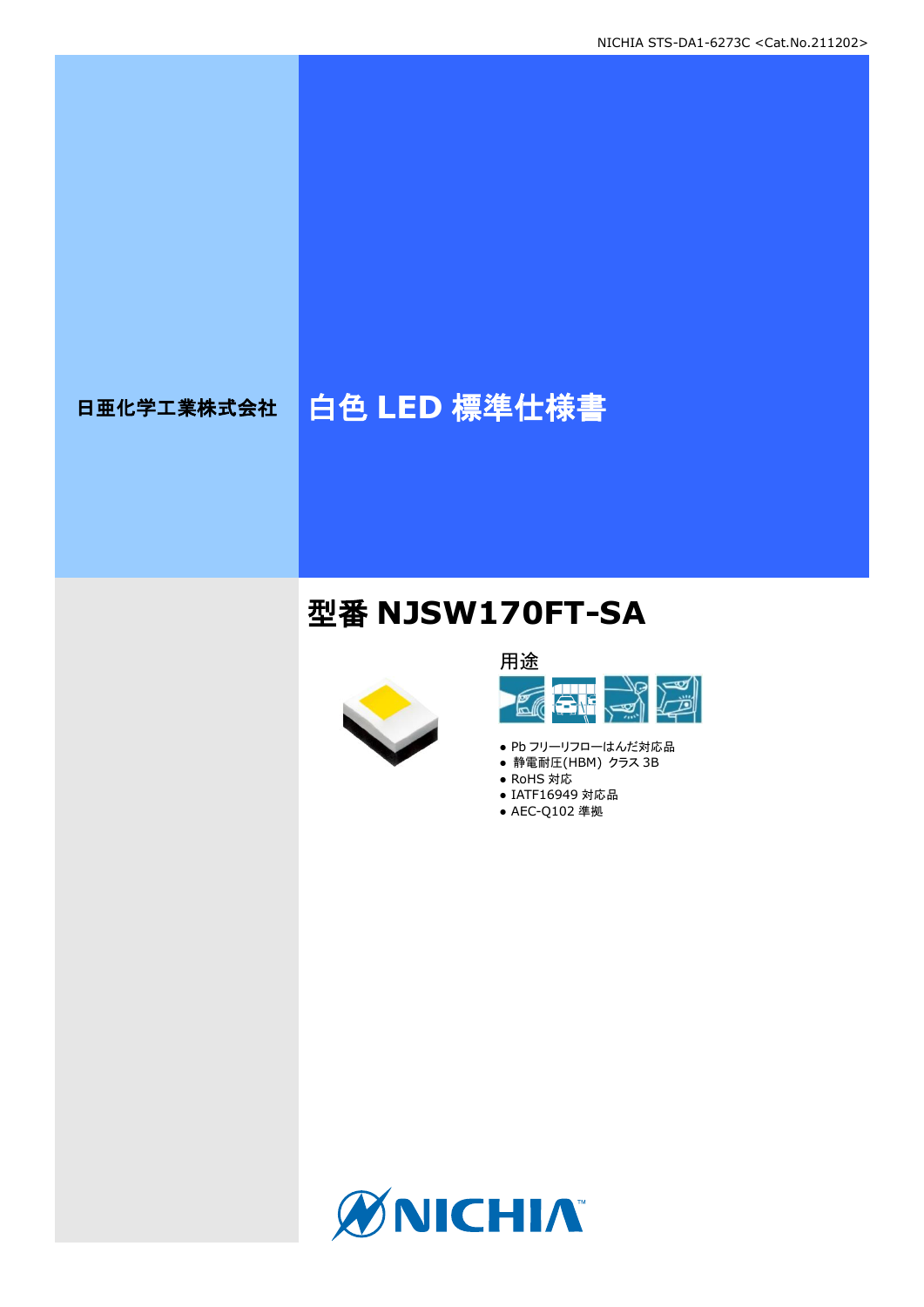# 規格

# (1) 絶対最大定格

| 項目        | 記号                 | 最大定格           | 単位 |
|-----------|--------------------|----------------|----|
| 順電流       | IF                 | 800            | mA |
| パルス順電流    | $I_{FP}$           | 2000           | mA |
| 静電耐圧(HBM) | <b>VESD</b>        | 8              | kV |
| 逆方向許容電流   | $I_{R}$            | 85             | mA |
| 許容損失      | $P_D$              | 2.87           | W  |
| 動作温度      | $T_{\mathsf{opr}}$ | $-40 \sim 125$ | °C |
| 保存温度      | $T_{sta}$          | $-40 \sim 125$ | °C |
| ジャンクション温度 | Tı                 | 150            | °C |

\* TJ=25°C での値です。

\* 静電耐圧(HBM)は ANSI/ESDA/JEDEC JS-001 のクラス 3B です。

\* 動作温度ははんだ接合部温度(TS)での値です。

#### (2) 特性

| 項目   |   | 記号                   | 条件            | 標準    | 最大  | 単位   |
|------|---|----------------------|---------------|-------|-----|------|
| 順電圧  |   | VF                   | $I_F = 650mA$ | 3.25  |     |      |
| 光束   |   | $\Phi_{\rm v}$       | $I_F = 650mA$ | 240   |     | lm   |
|      | X |                      | $I_F = 650mA$ | 0.322 |     |      |
| 色度座標 |   | ۰                    | $I_F = 650mA$ | 0.335 |     | -    |
|      |   | $R_{\theta}$ JS real |               | 5.3   | 6.0 |      |
| 熱抵抗  |   | Rejs el              |               | 3.6   | 4.1 | °C/W |

\* TJ=25°C での値です。順電圧、光束、色度座標は、パルス幅 0.05msec、デューティー比 1%の連続矩形波により測定しています。

\* 光束は、CIE 127:2007 に準拠した国家標準校正値と整合をとっています。

\* 色度座標は、CIE 1931 色度図に基づくものとします。

\* 熱抵抗 RθJS\_realは電力変換効率(ηe=34%)を考慮した値です。JESD51 をご参照ください。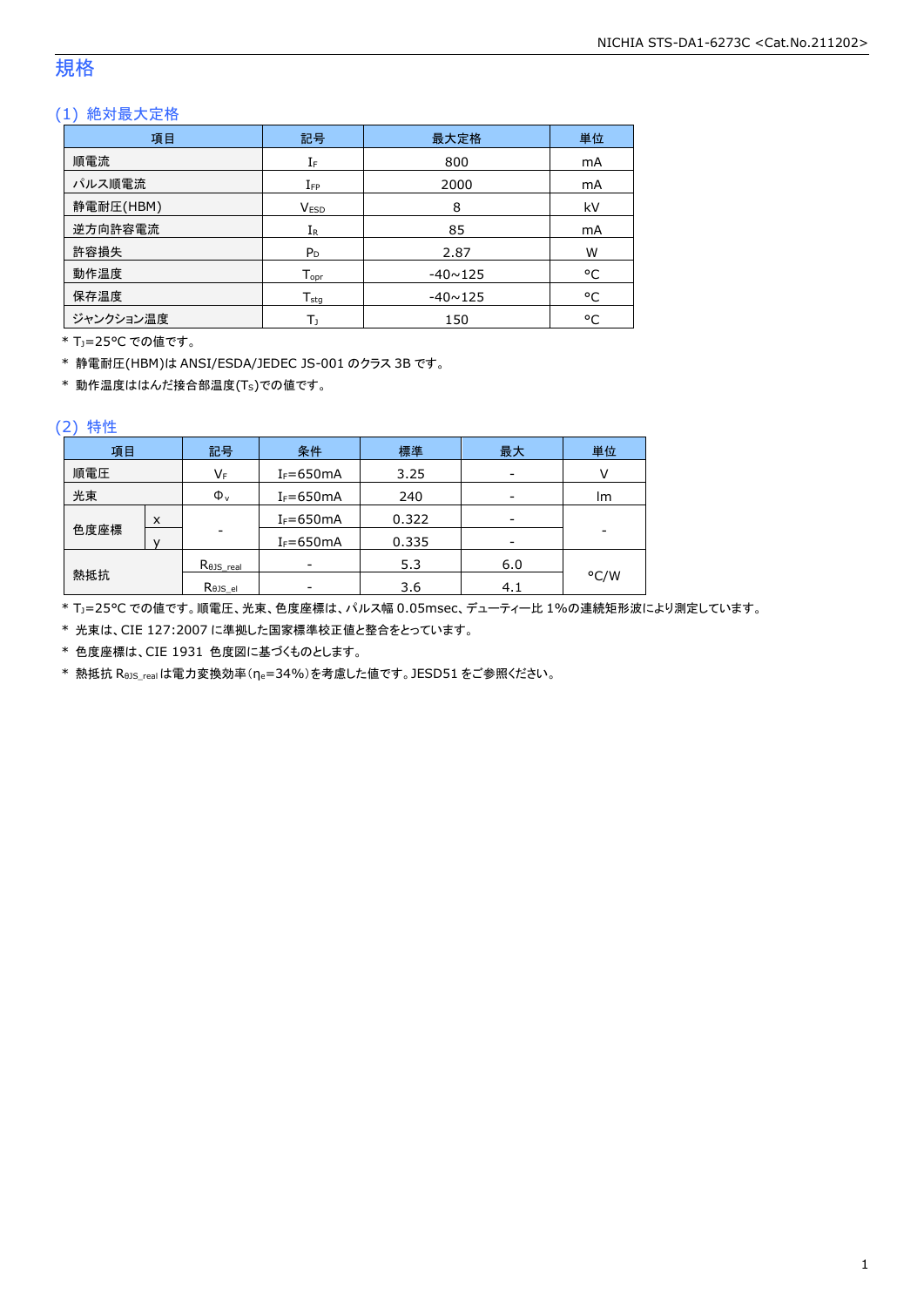# ランク分け

| 項目  | ランク              | 最小  | 最大  | 単位 |  |
|-----|------------------|-----|-----|----|--|
| 順電圧 | -                | 3.0 | 3.5 |    |  |
|     | <b>B250</b>      | 250 | 260 | lm |  |
| 光束  | C <sub>235</sub> | 235 | 250 |    |  |
|     | C220             | 220 | 235 |    |  |

色度範囲

|   | ランク asw60 |        |        |        |   |        |        |        | ランク sw57 |  |
|---|-----------|--------|--------|--------|---|--------|--------|--------|----------|--|
| ᄉ | 0.3163    | 0.3138 | 0.3296 | 0.3300 | x | 0.3221 | 0.3207 | 0.3376 | 0.3366   |  |
|   | 0.3181    | 0.3381 | 3526   | 0.3308 |   | 0.3261 | 0.3462 | 0.3616 | 0.3369   |  |

\* Tj=25°C での値です。パルス幅 0.05msec、デューティー比 1%の連続矩形波により測定しています。

\* 順電圧は±0.05V の公差があります。

\* 光束は±5%の公差があります。

\* 色度は±0.003 の公差があります。

\* 1 注文単位に対して上記のランクを納入します。又、その納入比率は問わないものとします。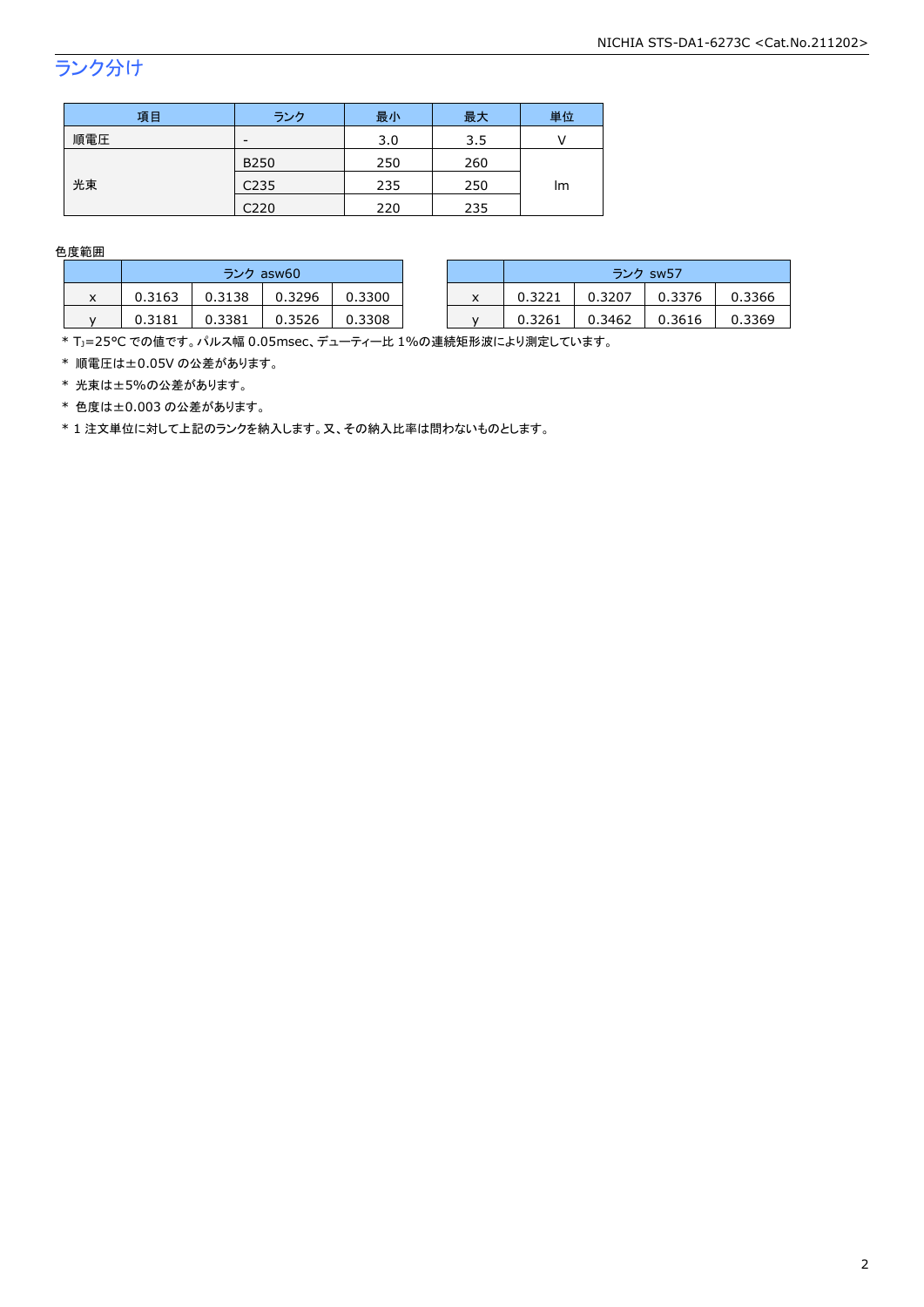色度図

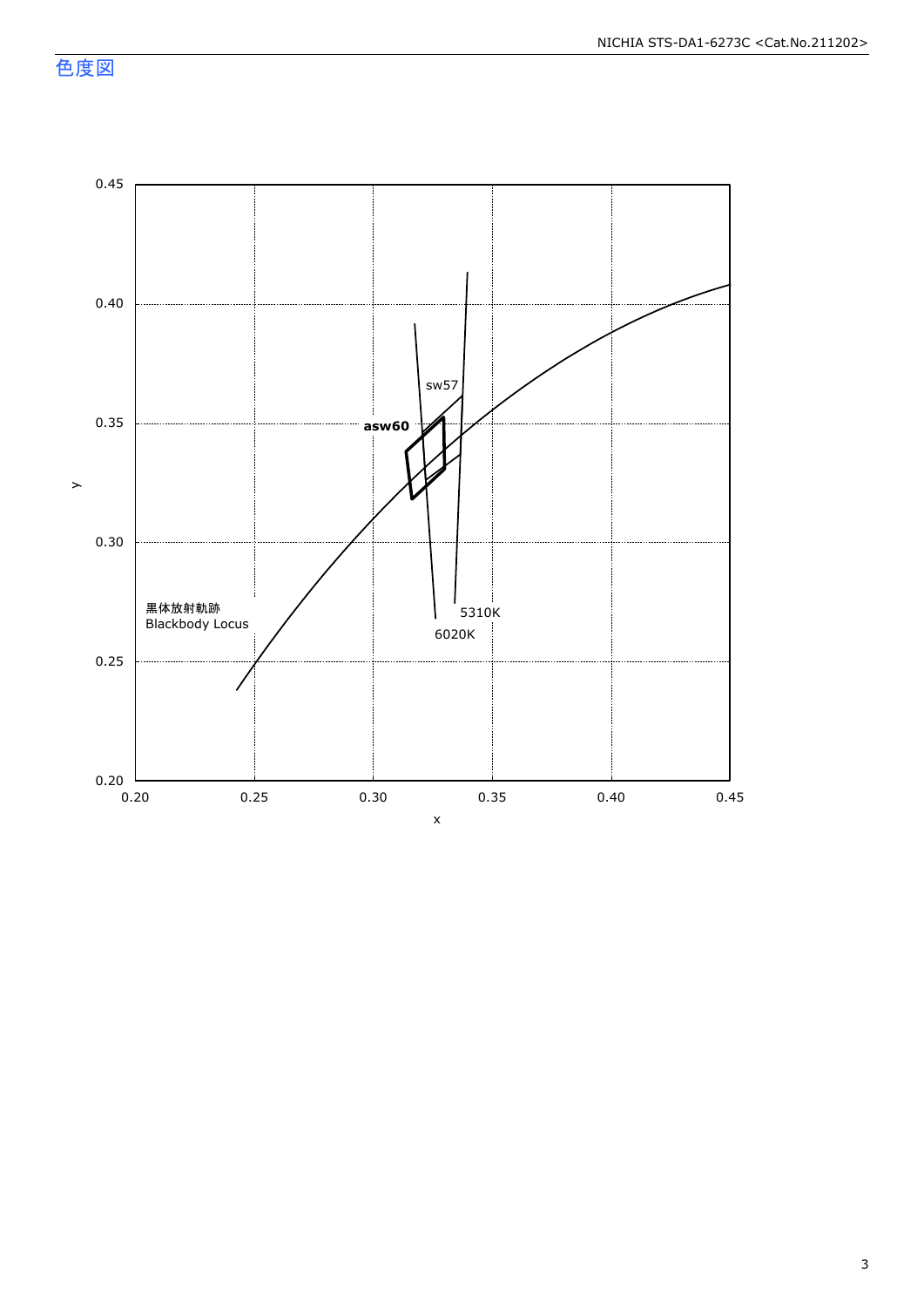# 外形寸法

Part No. NJSW170F-SA

No. STS-DA7-17666A<br>(単位 Unit: mm, 公差 Tolerance: ±0.05)









| 項目 Item                                      | 内容 Description                        |
|----------------------------------------------|---------------------------------------|
| パッケージ材質<br>Package Materials                 | セラミックス<br>Ceramics                    |
| <b>蛍光体板材質</b><br>Phosphor sheet<br>Materials | 蛍光体セラミックス<br><b>Phosphor Ceramics</b> |
| 封止樹脂材質<br>Encapsulating Resin<br>Materials   | シリコーン樹脂<br>Silicone Resin             |
| 電極材質<br>Electrodes Materials                 | 金メッキ<br>Au-plated                     |
| 質量<br>Weight                                 | 0.0044g(TYP)                          |

\* バリは寸法に含まないものとします。

Dimensions do not include mold flash.

The height of LED package is from the bottom of back electrode to the surface of emitting area. \* 製品高さは、裏面電極から発光エリアまでの寸法です。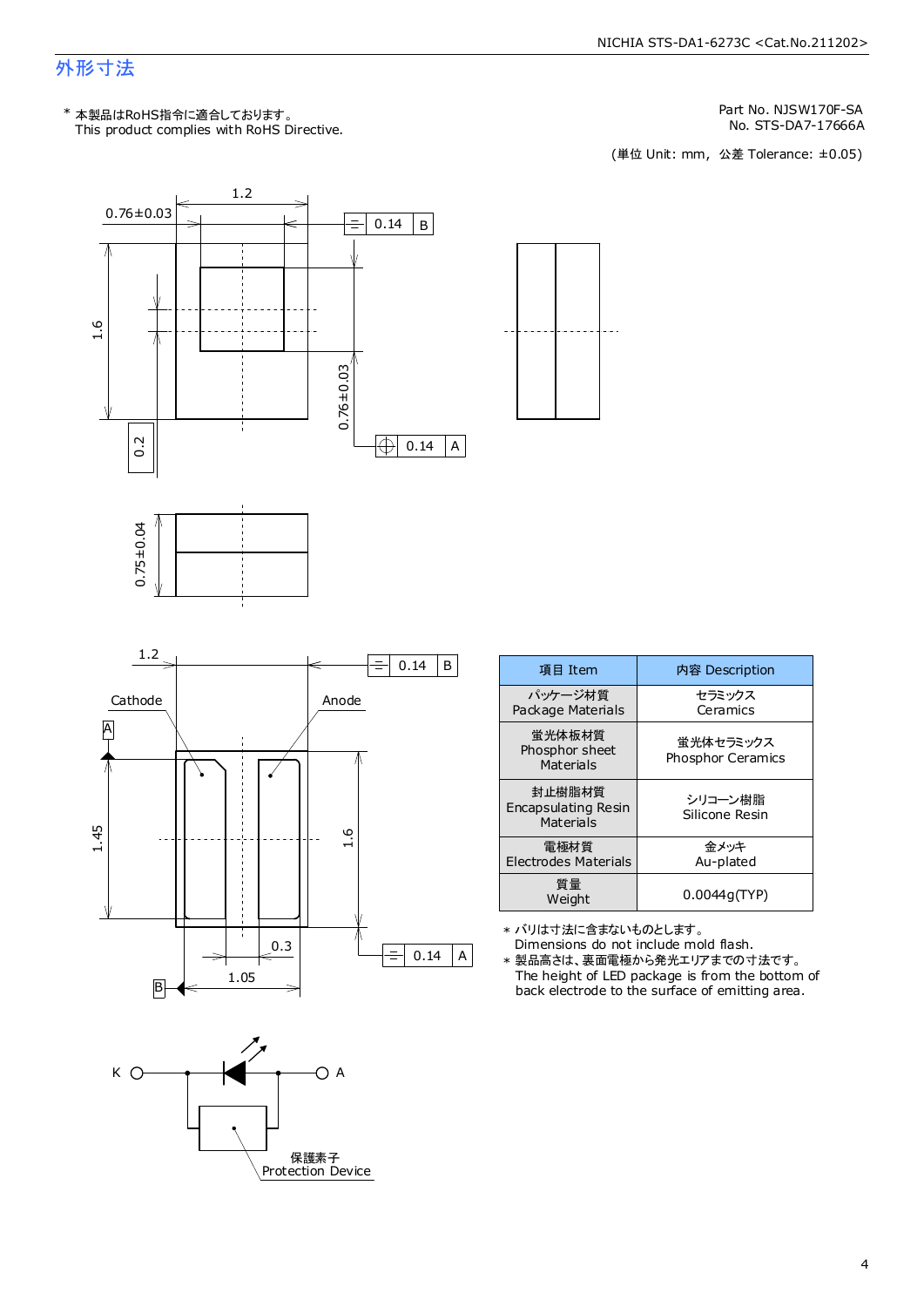#### NICHIA STS-DA1-6273C <Cat.No.211202>

# はんだ付け

● リフロー条件(Pb フリーはんだ使用時)



● 推奨取り付けパターン ろんじょう しょうしゃ ゆうしゃ ウィック あんきょう きょうかん きゅうしょく 推奨メタルマスク開口パターン





(単位 Unit: mm)

- \* 本製品は、リフロー対応品です。ディップはんだ、手はんだについては保証できません。
- \* リフローはんだは 2 回までとして下さい。
- \* ご使用のはんだ推奨条件を基にリフロープロファイルを設定して下さい。
- \* ピーク温度からの冷却温度勾配が緩やかになるように配慮して、急冷却を避けて下さい。
- \* 大気リフローの場合、リフロー時の熱や雰囲気の影響により、光学的劣化を起こすことがあります。リフローに際しては、窒素リフローを推奨します。
- \* 本製品は、発光面にセラミックスを用いているため、過度な力が加わると傷、欠け、割れ、製品の変形、断線や信頼性に影響を及ぼす恐れがあります。 推奨実装条件:

専用ノズルを推奨します。(下図ノズル図面参照)

ノズル接触部:

蛍光体板の中心。(以下の右から 2 番目の図参照)



 上図のように蛍光体板端を吸着すると欠け、割れ発生の原因となります。 実装圧力 3.5N/m㎡以下 ※但し、最大荷重 5N 以下 吸引圧力 8N/c ㎡以下(0.8kgf/c ㎡以下)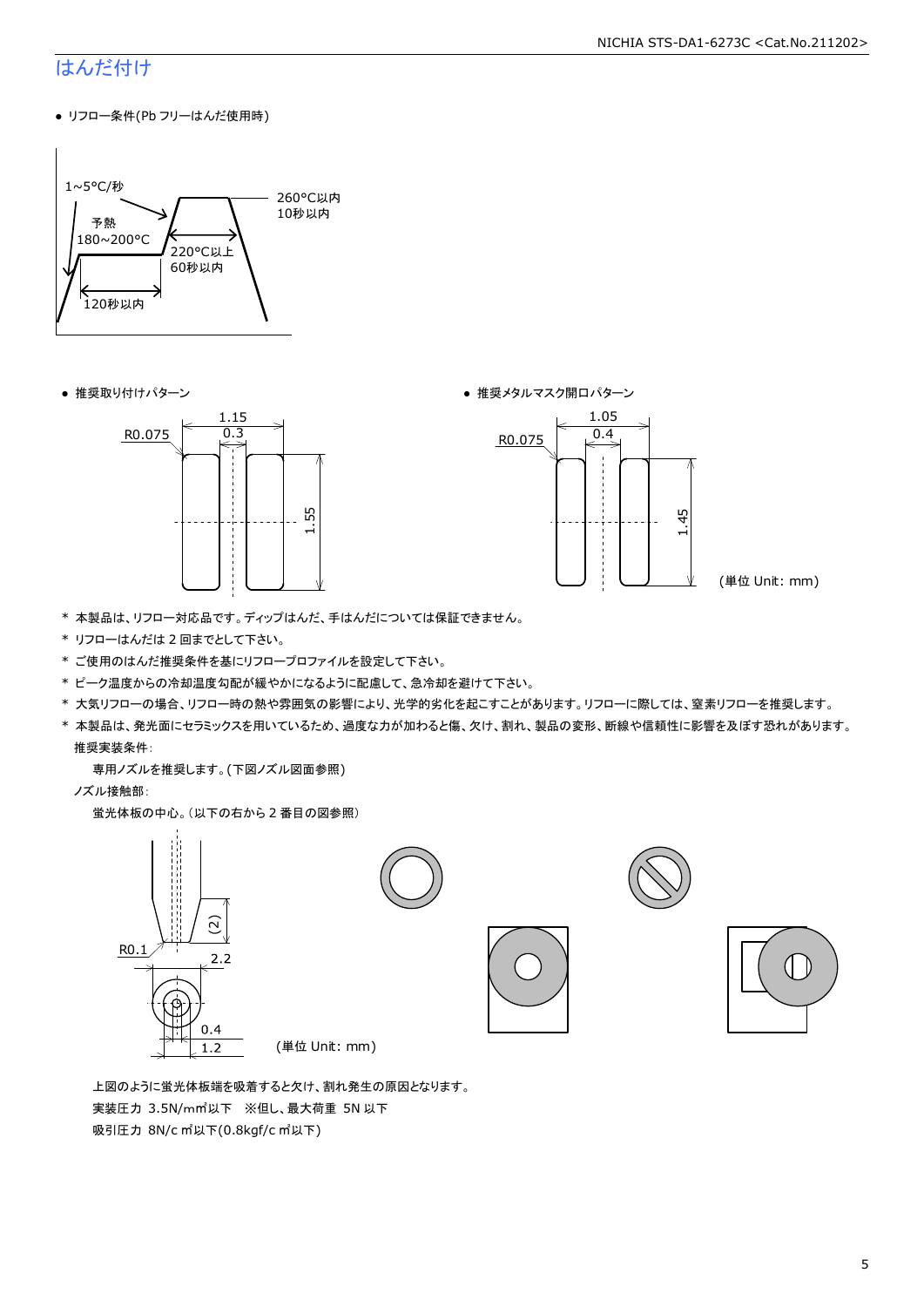- \* 基本的にはんだの取り付け後の修正は行わないで下さい。やむをえず修正する場合は、ホットプレートを使用して下さい。また、事前に修正による特性の 劣化のなきことを確認の上行って下さい。
- \* はんだ付け時、加熱された状態で LED にストレスを加えないで下さい。
- \* 実装機を使用する場合は、本製品にあった吸着ノズルを選定下さい。
- \* あくまで推奨ランドは LED を問題無く取り付けられるランドサイズとなっています。高密度実装などで実装精度が必要となる場合は、それに適したランド形 状を検討下さい。
- \* フラックスを使用する場合はノンハロゲンタイプを推奨します。また LED に直接フラックスがかかるような工程設計は行わないで下さい。
- \* 取り付けパターンに対して、はんだ種類及びはんだ塗布量が問題ないことを事前に確認して下さい。
- \* 電極パターンが全てパッケージの裏面にあるため、はんだ部が外観では確認できません。貴社にてはんだ条件を充分に確認の上でご使用下さい。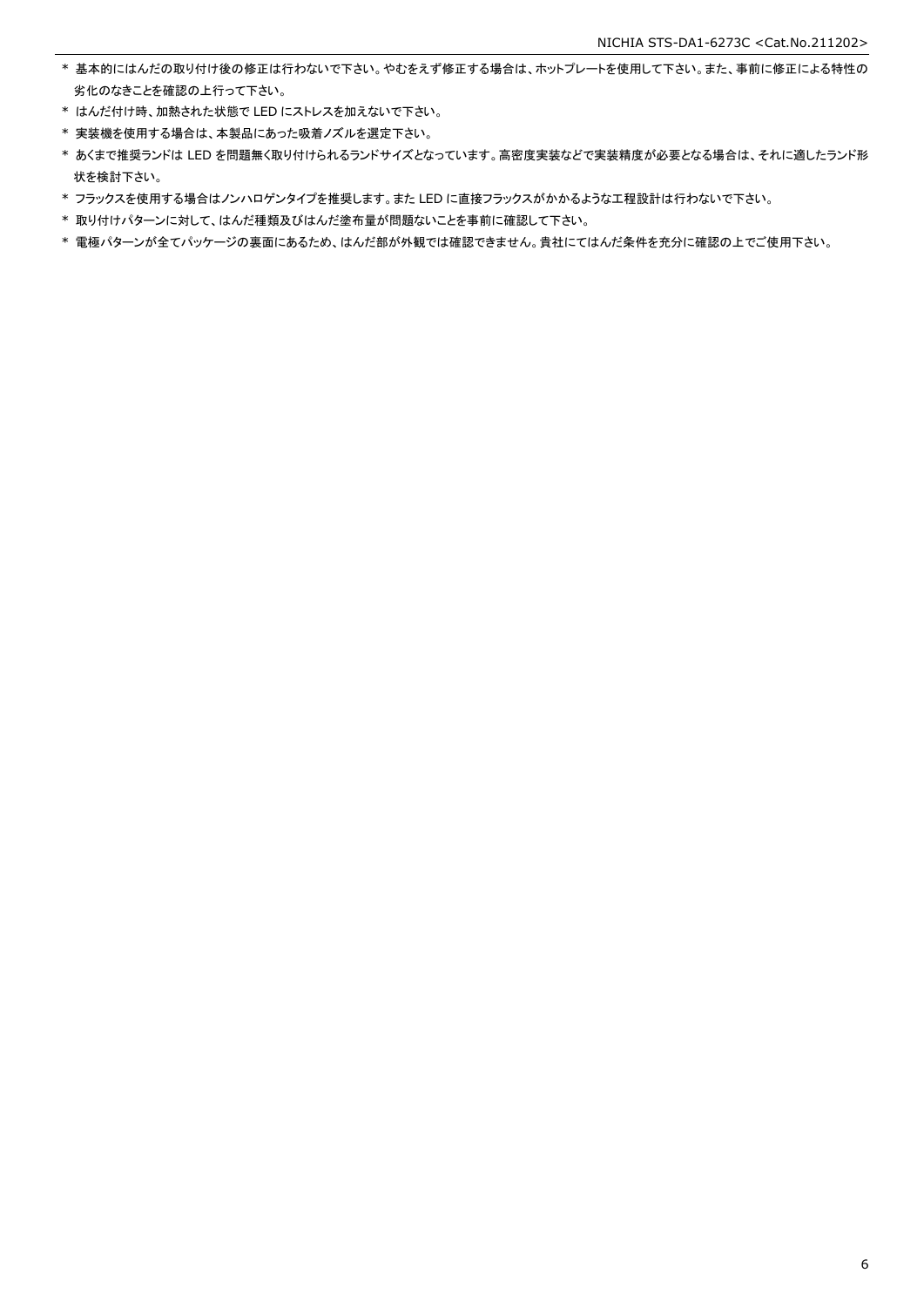# テーピング仕様

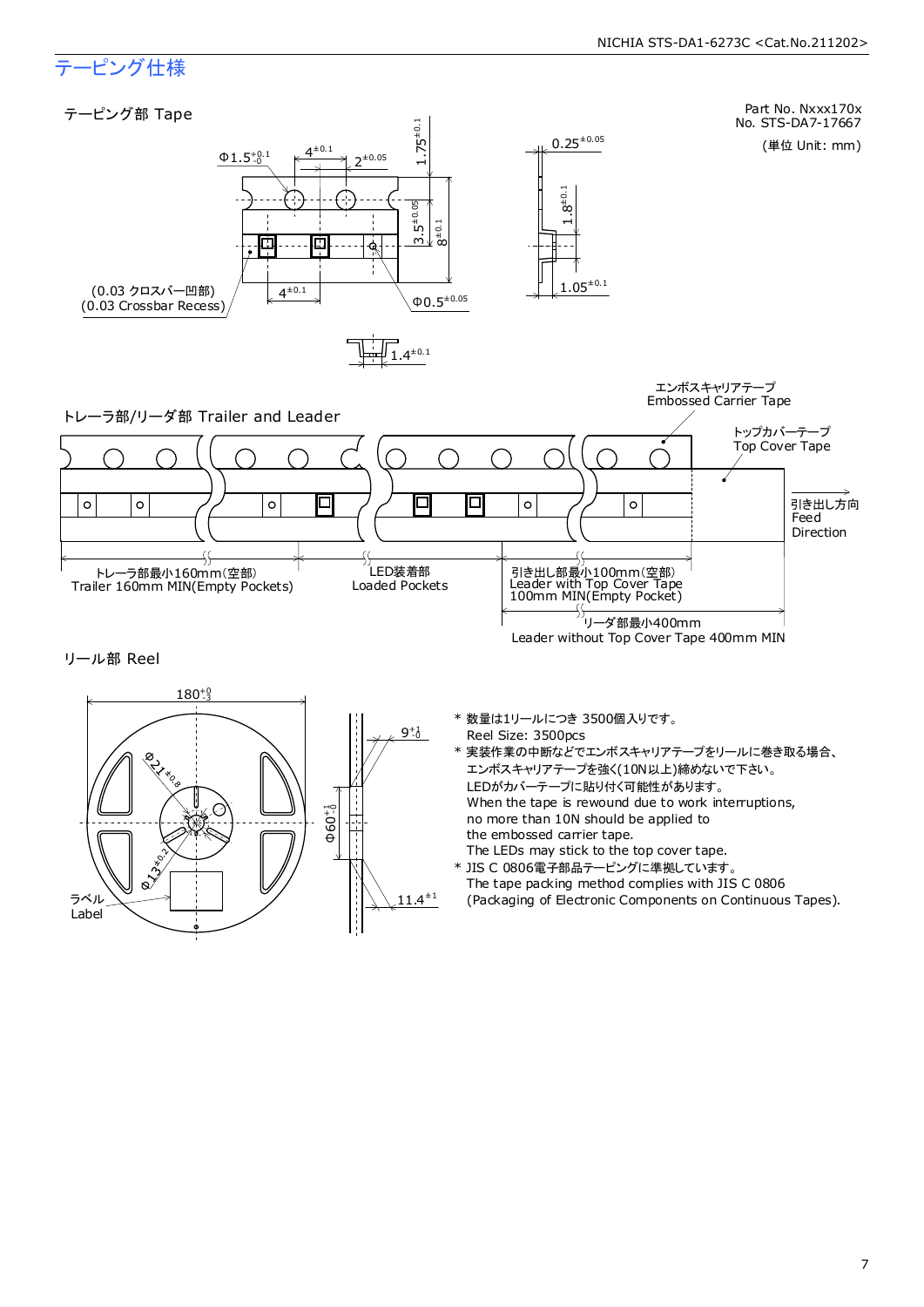# 梱包仕様

Reels are shipped with desiccants in heat-sealed moisture-proof bags. シリカゲルとともにリールをアルミ防湿袋に入れ、熱シールにより封をします。

No. STS-DA7-0006F Part No. Nxxxxxxx



Label ラベル  $\mathscr{D}$ NICHIA XXXX LED PART NO.: **Nxxxxxxx** \*\*\*\*\*\*\* LOT: YMxxxx-RRR QTY.: PCS<br>RoHS INAKA, ANAN, TOKUSHIMA, JA

Moisture-proof bags are packed in cardboard boxes with corrugated partitions. アルミ防湿袋を並べて入れ、ダンボールで仕切ります。





- 客先型名が設定されていない場合は空白です。 客先型名を\*\*\*\*\*\*\*で示します。 If not provided, it will not be indicated on the label. \*\*\*\*\*\*\* is the customer part number.
- For details, see "LOT NUMBERING CODE" in this document. ロット表記方法についてはロット番号の項を<br>参照して下さい。 \*
- The label does not have the RANK field for un-ranked products. ランク分けがない場合はランク表記はありません。 \*
- Products shipped on tape and reel are packed in a moisture-proof bag. They are shipped in cardboard boxes to protect them from external forces during transportation. 本製品はテーピングしたのち、輸送の衝撃から保護するためダンボールで梱包します。 \*
- Do not drop or expose the box to external forces as it may damage the products. 取り扱いに際して、落下させたり、強い衝撃を与えたりしますと、製品を損傷させる原因になりますので注意して下さい。 \*
- Do not expose to water. The box is not water-resistant. ダンボールには防水加工がされておりませんので、梱包箱が水に濡れないよう注意して下さい。 \*
- \* Using the original package material or equivalent in transit is recommended. 輸送、運搬に際して弊社よりの梱包状態あるいは同等の梱包を行って下さい。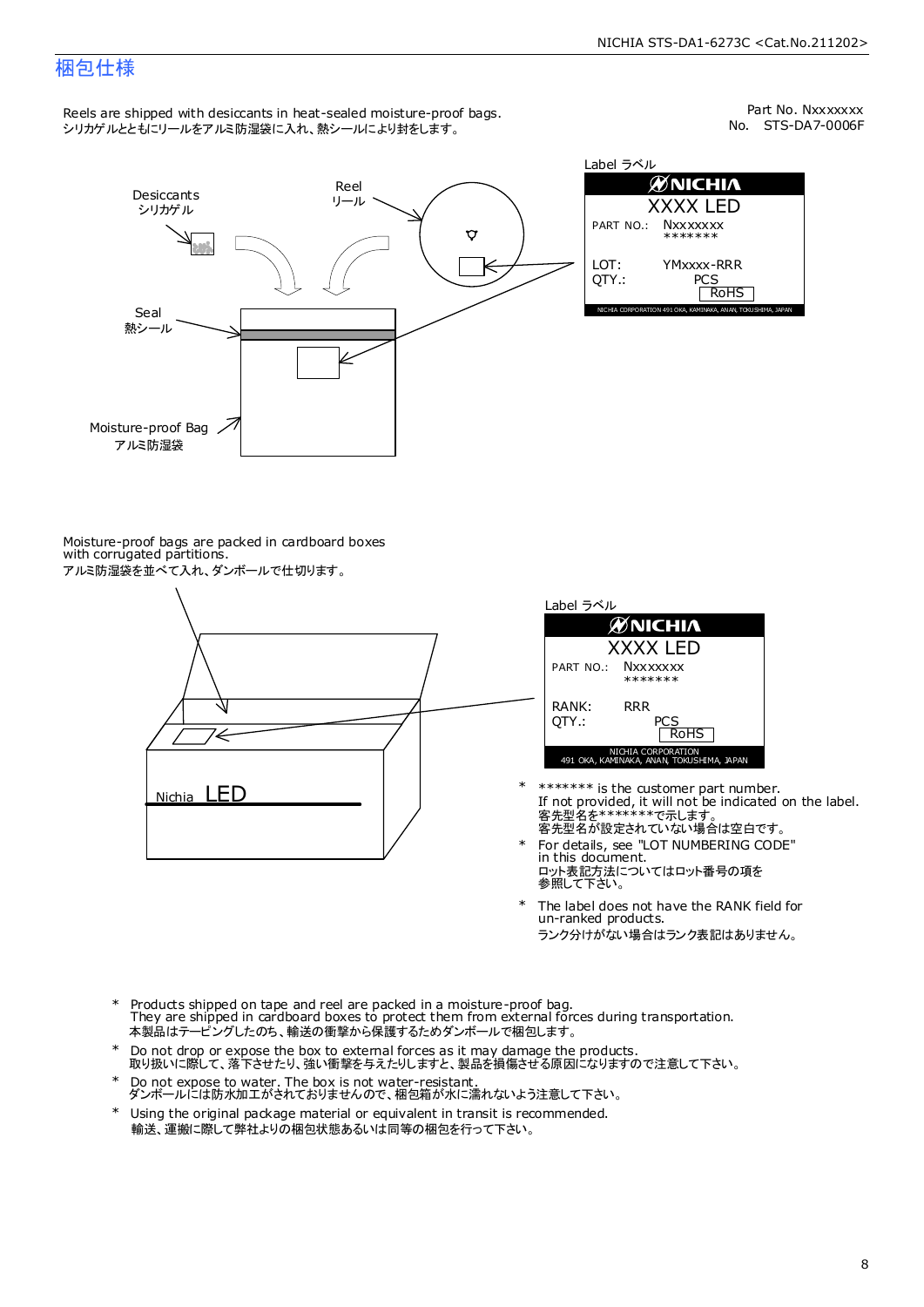# ロット番号

ロット番号は以下のように英数字で表記します。

- YMxxxx RRR
- Y 製造年

| 年    |   |
|------|---|
| 2020 | Κ |
| 2021 |   |
| 2022 | м |
| 2023 | Ν |
| 2024 | 0 |
| 2025 | P |

#### M - 製造月

| 月          | M | Ħ  | M |
|------------|---|----|---|
|            |   |    |   |
|            |   | R  | 8 |
| 3          | З | 9  | q |
|            |   | 10 | А |
|            |   | 11 | R |
| $\epsilon$ | F | 12 |   |

 xxxx-当社管理番号 RRR-色度ランク、光束ランク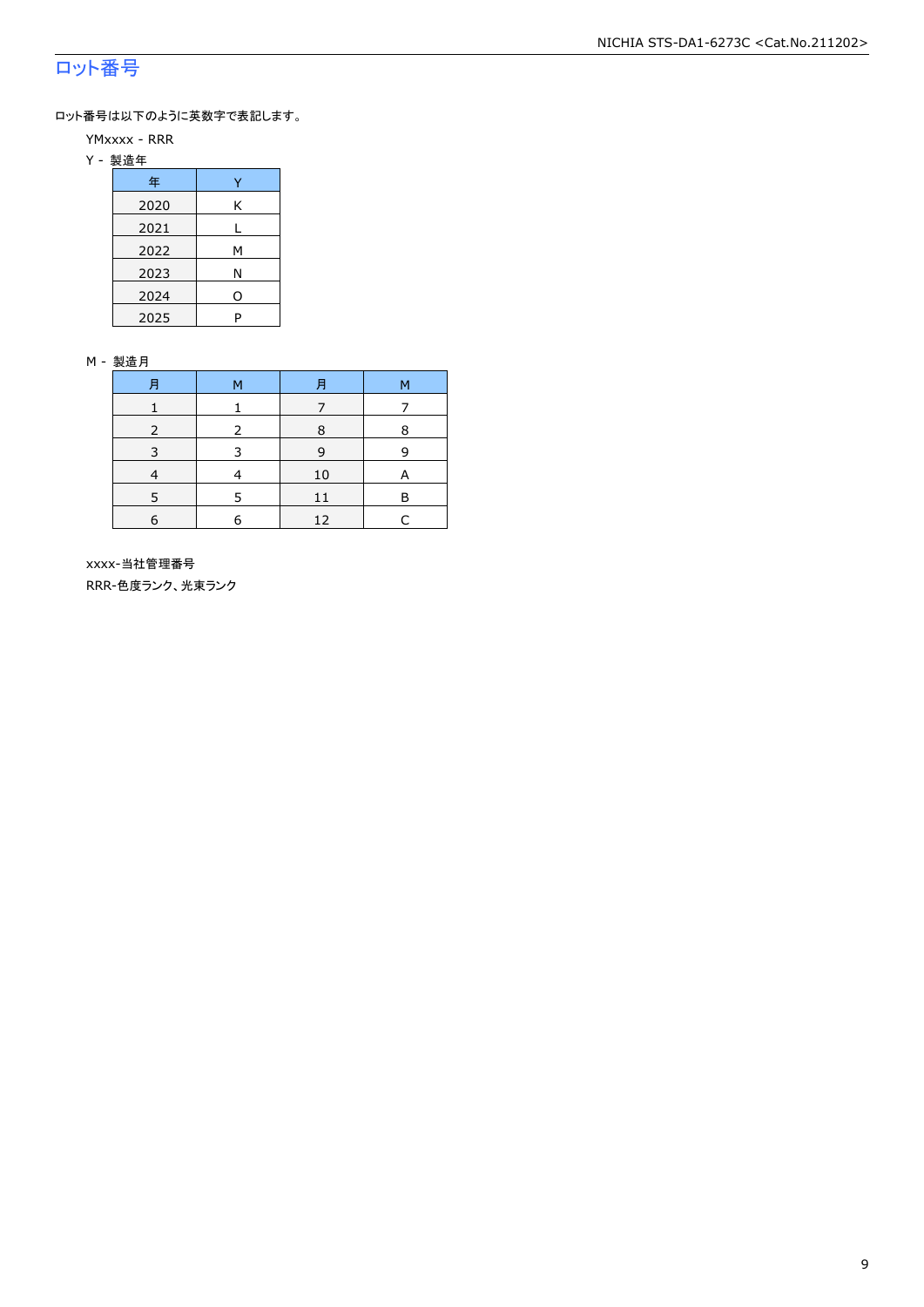# ディレーティング特性

Part No. NJSW170Fx No. STS-DA7-18007

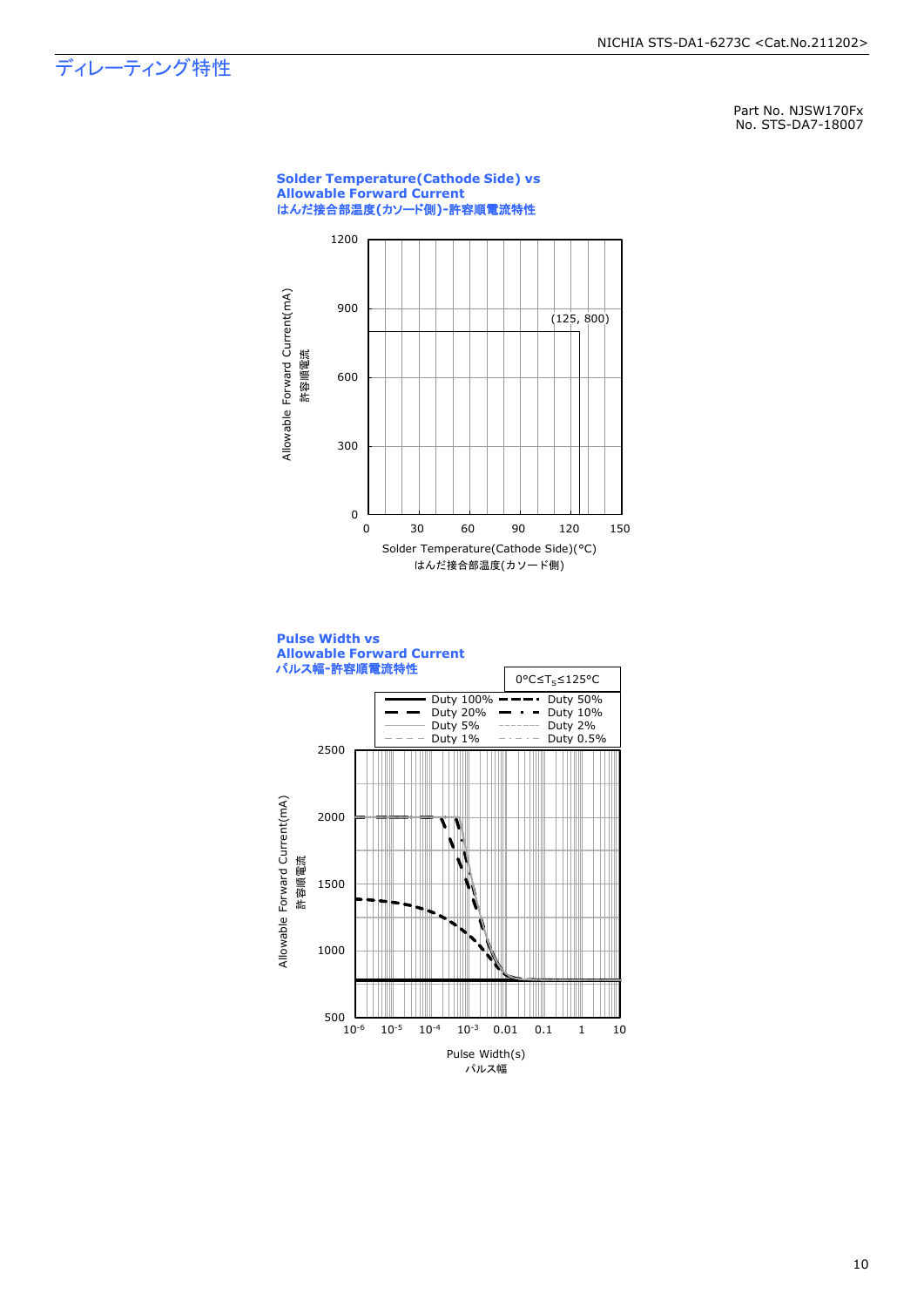# 光学特性

\* All characteristics shown are for reference only and are not guaranteed. 本特性は参考です。

Part No. NJSW170Fx No. STS-DA7-17659B

\* Characteristics measured in a continuous square wave pulse mode with a pulse width of 0.05msec and a duty cycle of 1%. パルス幅0.05msec、デューティー比1%の連続矩形波により測定しています。



**Directivity**  指向特性

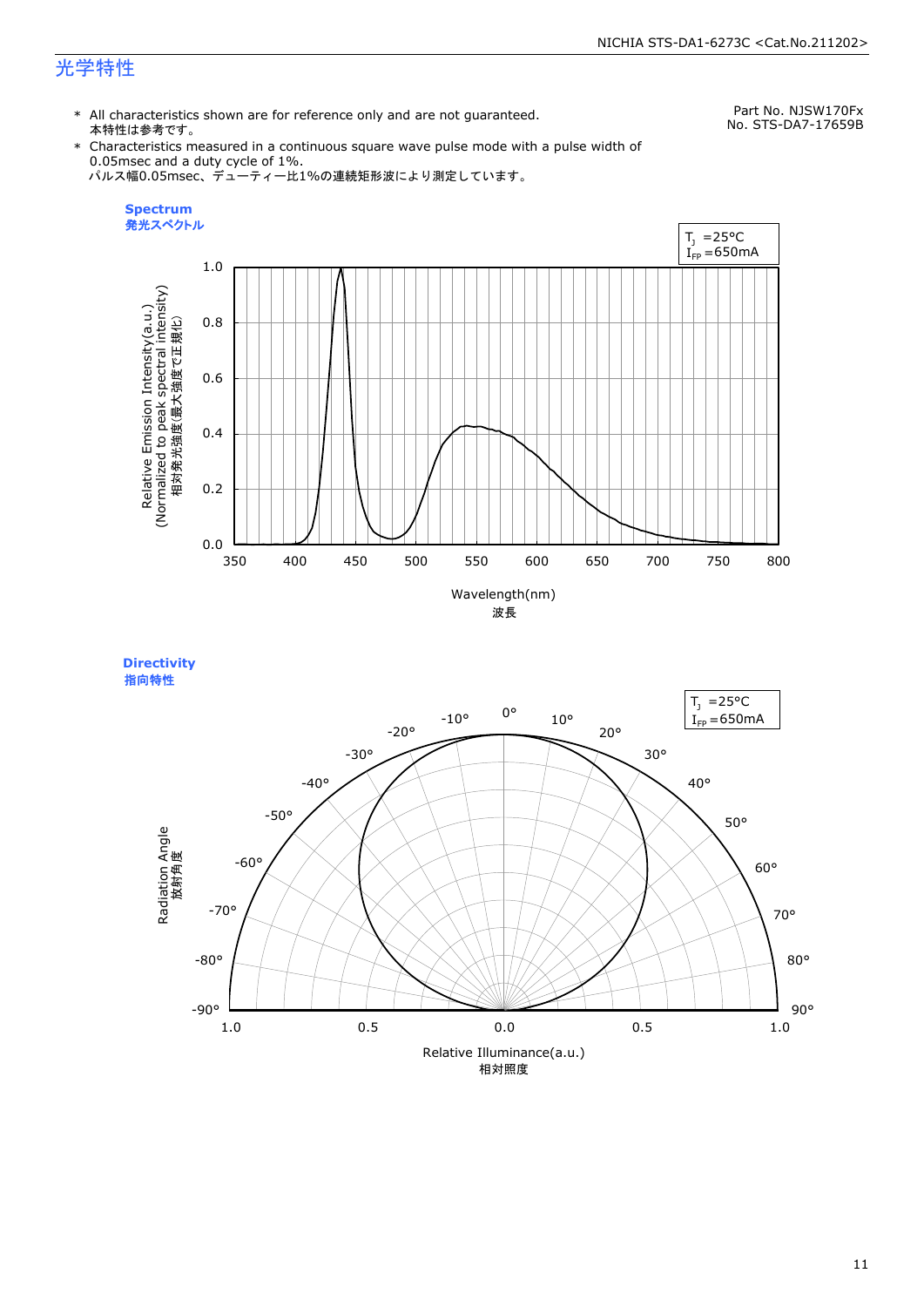# 電流温度特性

\* All characteristics shown are for reference only and are not guaranteed. 本特性は参考です。

Part No. NJSW170Fx No. STS-DA7-17660B

\* Characteristics measured in a continuous square wave pulse mode with a pulse width of 0.05msec and a duty cycle of 1%.

パルス幅0.05msec、デューティー比1%の連続矩形波により測定しています。





**Forward Current vs Relative Luminous Flux**

順電流**-**相対光束特性



**Junction Temperature vs Relative Luminous Flux** ジャンクション温度**-**相対光束特性

Relative Luminous Flux(a.u.)

Relative Luminous Flux(a.u.)

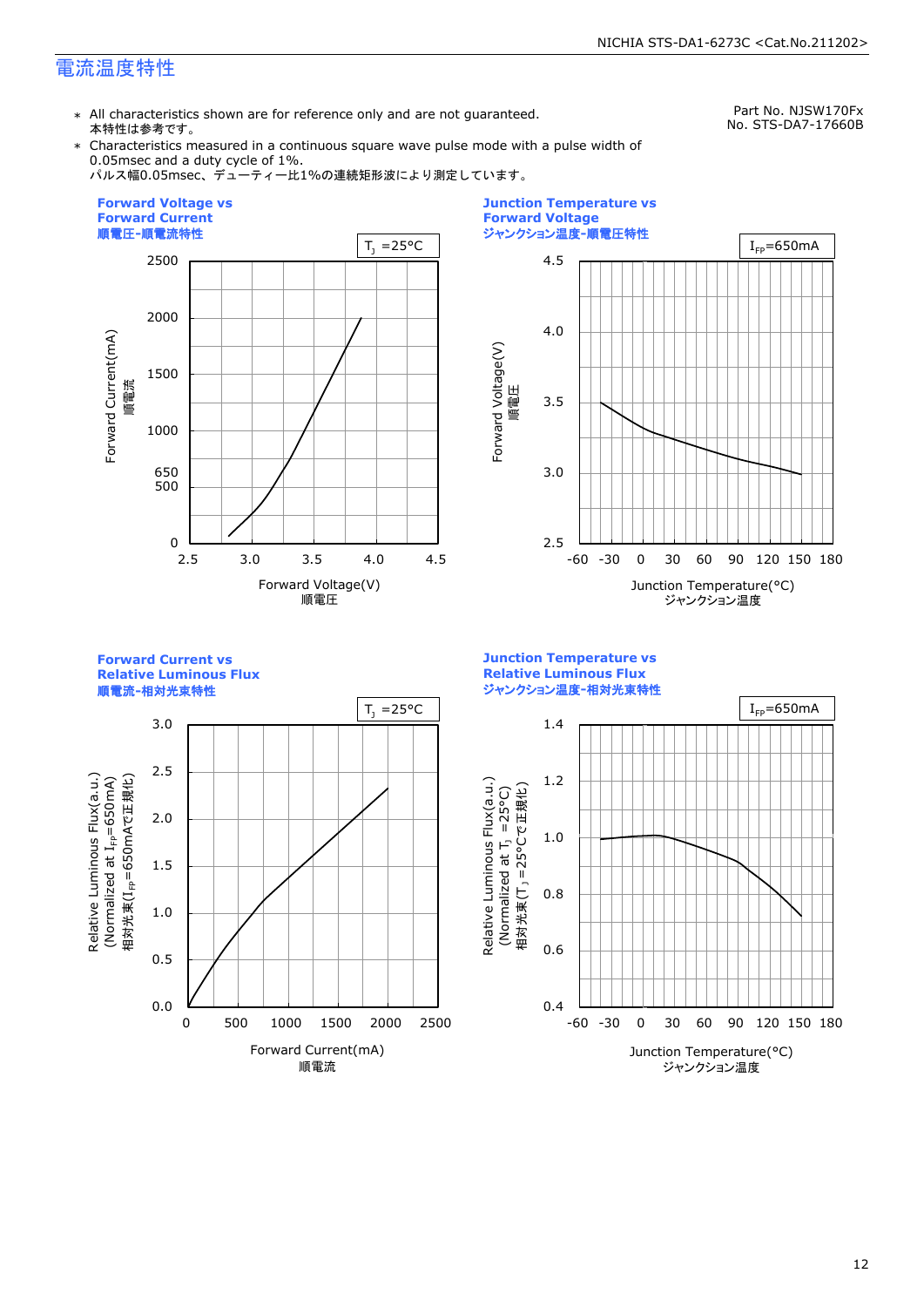# 電流温度特性

\* All characteristics shown are for reference only and are not guaranteed. 本特性は参考です。

Part No. NJSW170Fx No. STS-DA7-17661B

\* Characteristics measured in a continuous square wave pulse mode with a pulse width of 0.05msec and a duty cycle of 1%.





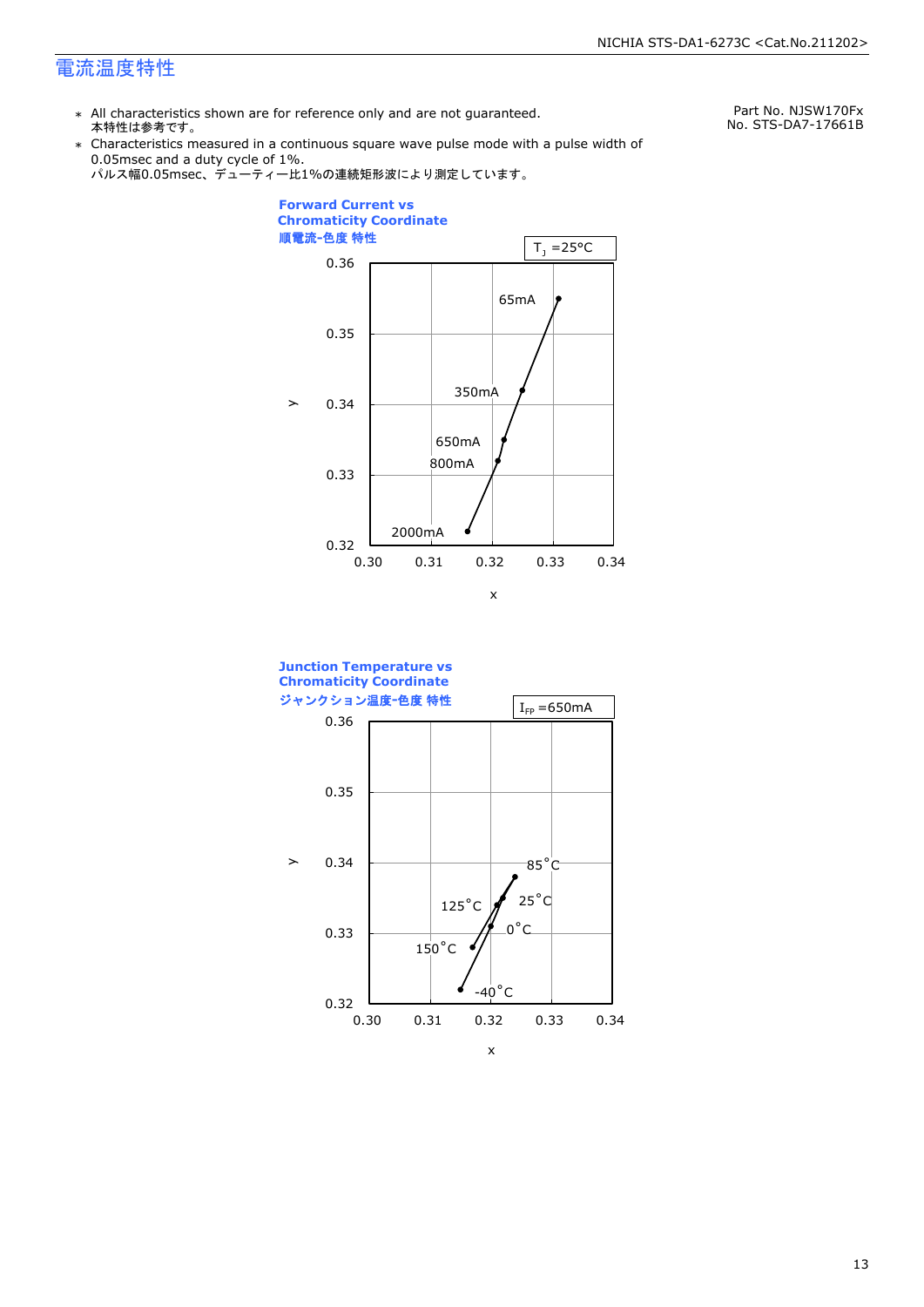# 信頼性

# (1) 試験項目と試験結果

| 試験項目                | 参照規格                             | 試験条件                                                                    | 試験時間      | 故障判定<br>基準 No. | 故障数/試験数 |
|---------------------|----------------------------------|-------------------------------------------------------------------------|-----------|----------------|---------|
| はんだ耐熱性<br>(リフローはんだ) | <b>JEITA ED-4701</b><br>300 301  | T <sub>sld</sub> =260°C, 10 秒, 2 回<br>(前処理 85℃, 60%, 168 時間)            |           | #1             | 0/10    |
| はんだ付け性              | <b>JEITA ED-4701</b><br>303 303A | $T_{\text{std}} = 245 \pm 5^{\circ}$ C, 5 秒<br>鉛フリーはんだ(Sn-3.0Ag-0.5Cu)  |           | #2             | 0/10    |
| 熱衝撃(気相)             |                                  | -40°C(15 分)~125°C(15 分)                                                 | 1000 サイクル | #1             | 0/22    |
| 高温連続動作              |                                  | $T_A = 85^{\circ}$ C, I <sub>F</sub> =800mA                             | 1000 時間   | #1             | 0/10    |
| 高温高湿点滅動作            |                                  | $T_A = 85^{\circ}$ C, RH $= 85\%$<br>I <sub>F</sub> =800mA(30 分 ON/OFF) | 1000 時間   | #1             | 0/10    |
| 静電破壊                | ANSI/ESDA/<br>JEDEC JS-001       | HBM, 8kV, 1.5kΩ, 100pF, 順逆 1 回                                          |           | #1             | 0/10    |

注記:

1) 熱抵抗 RθJA≈25℃/W

2) 測定は LED が常温に戻ってから行います。

### (2) 故障判定基準

| 基準 No. | 項目                 | 条件            | 判定基準            |
|--------|--------------------|---------------|-----------------|
|        |                    |               | <初期値×0.9        |
| #1     | 順電圧(VF)            | $I_F = 650mA$ | >初期値×1.1        |
|        |                    |               | <初期値×0.8        |
|        | 光束( $\Phi_{\nu}$ ) | $I_F = 650mA$ | >初期値×1.2        |
| #2     | はんだぬれ性             | -             | はんだぬれ面積率が 95%未満 |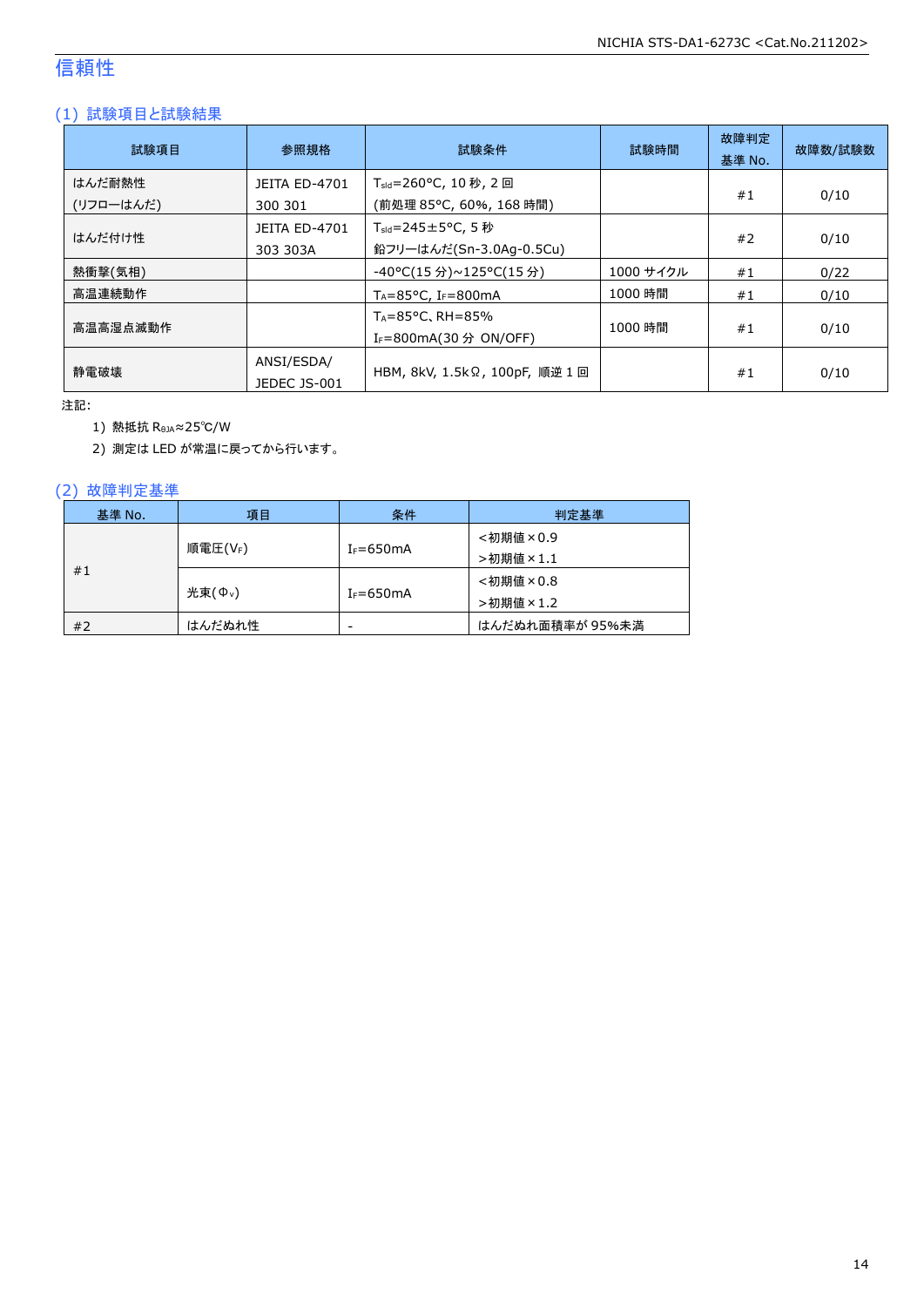# 注意事項

#### (1) 保管

|    | 条件        | 温度                                    | 湿度       | 期間        |
|----|-----------|---------------------------------------|----------|-----------|
|    | アルミ防湿袋開封前 | $30^{\circ}$ C<br><del>ג</del> ו<br>以 | 90%RH 以下 | 納入日より1年以内 |
| 保管 | アルミ防湿袋開封後 | $30^{\circ}$ C<br>以下                  | 70%RH 以下 | 年以内       |

● 本製品は、MSL2 に相当します。MSL については IPC/JEDEC STD-020 をご確認下さい。

- 本製品は、パッケージに吸収された水分がはんだ付け時の熱で気化膨張することにより、界面の剥離が発生し光学的劣化を起こす可能性があります。そ のためお客様にて実装するまでの、吸湿量を最小限に抑えるため防湿梱包を実施しております。アルミ防湿袋に入っているシリカゲルは吸湿が進むと青 色から赤色へ変色します。
- アルミ防湿袋を開封後は上記の条件を越えないようにはんだ付けを完了下さい。万一未使用の LED が残った場合は、シリカゲル入り密閉容器等で保管 下さい。なお当社防湿袋に戻し、再封印することを推奨します。
- 電極部分は、金メッキが施されております。腐食性ガス等を含む雰囲気にさらされますと、メッキ表面が変質し、はんだ付け性に問題が生じる事がありま す。保管時は密閉容器等で保管して下さい。なお当社防湿袋に戻し、再封印することを推奨します。
- 実機に使用する部材(パッキン、接着剤など)については、メッキ表面への影響を考慮して、硫黄成分を含有しているものの使用を避けて下さい。メッキの 表面異常は、導通・接続不良に繋がる可能性があります。また、パッキンを使用する場合は、シリコーンゴム材質のものを推奨します。その際、低分子量 のシロキサンによる機器の接点不良に注意して下さい。
- 急激な温度変化のある場所では、結露が起こりますので温度変化の少ない場所に保管して下さい。
- 埃の多い環境での保管は避けて下さい。
- 直射日光や室温を超えるような環境に長期間さらさないで下さい。

#### (2) 使用方法

● LED 毎に絶対最大定格を超えないように回路設計を行って下さい。LED 毎に定電流駆動することを推奨致します。また定電圧駆動する場合は、(A)の回 路は LED の順電圧の影響により LED に流れる電流がばらつく可能性がありますので、(B)の回路を推奨します。



- 本製品は、順方向電流駆動でご使用下さい。また、非点灯時には順逆とも電圧がかからないように配慮下さい。特に逆電圧が連続的に加わる状態は、マ イグレーションを発生させる可能性があり、素子にダメージを与える場合がありますので避けて下さい。長時間使用しない場合は、安全のために必ず主電 源スイッチを切って下さい。
- 本製品は LED の諸特性が安定する定格電流の 10%以上でご使用されることを推奨します。
- 雷サージなどの過電圧が LED に加わらないようにして下さい。
- 屋外で使用される場合は、十分な防水対策、湿度対策、塩害対策を施してご使用下さい。

#### (3) 取り扱い上の注意

- 素手で本製品を取り扱わないで下さい。表面が汚れ、光学特性に影響を及ぼすことがあります。また場合によっては、製品の変形や断線が起こり、不灯 の原因になることがあります。
- ピンセットで本製品を取り扱う場合は、製品へ過度な圧力を掛けないようにして下さい。樹脂部の傷、欠け、剥がれ、製品の変形や断線が起こり、不灯の 原因となります。
- 本製品を落下させてしまった場合には、製品の変形などが発生することがありますのでご注意下さい。
- 本製品の実装後に基板は積み重ねしないで下さい。実装した基板を重ねると、基板が樹脂部に衝撃を与え樹脂部の傷、欠け、剥がれ、変形・断線、LED 剥がれが発生し、不灯の原因になります。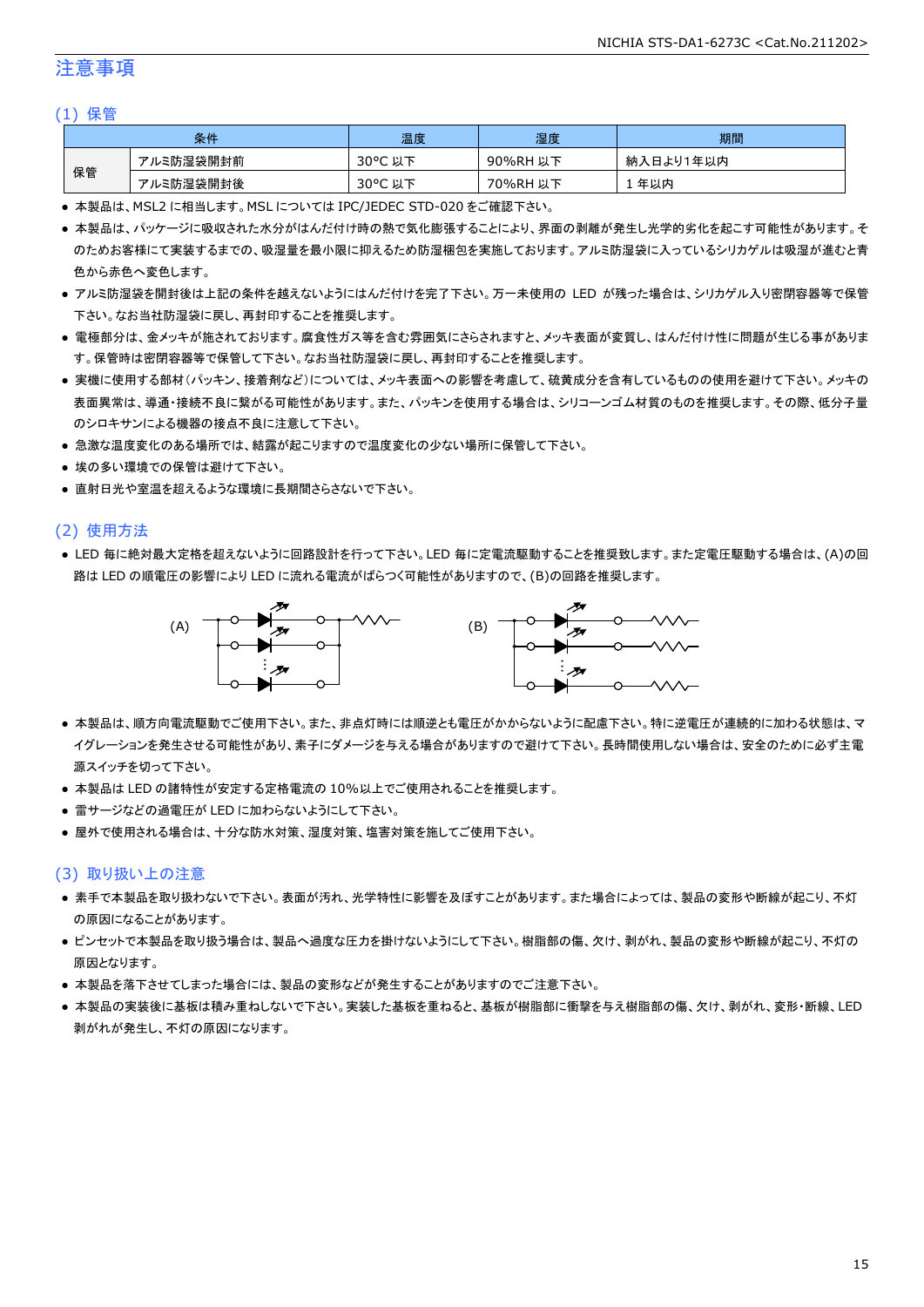#### (4) 設計上の注意

- LED を基板にはんだ付けした後の基板分割工程などで基板が曲がると、パッケージ割れが発生することがありますので基板のたわみやねじりに対して極 力ストレスの加わらないような LED 配置にして下さい。
- 基板分割部では LED の取り付け位置によって機械的ストレスが変化しますので、最もストレスが加わらないような位置に配置して下さい。
- 基板分割時は、手割りを避け、専用治具にて行って下さい。
- LED 周辺で使用する部材(筐体、パッキン、接着剤、2 次レンズ、レンズカバー、グリスなど)から放出された揮発性有機化合物は、LED の発光面を透過す る可能性があります。特に密閉に近い状態では、これらの揮発性有機化合物が熱や光子エネルギーにさらされると変色が起こり LED の光出力が大幅に 低下したり、色ずれが発生する可能性があります。また、空気の循環をよくすることで、光出力の低下や色ズレが改善されることがあります。予め実機点灯 試験による光学評価で異常なきことの確認をお願いします。
- はんだ種類や基板仕様の組み合わせ等によっては、使用時の熱ストレスによりはんだクラックが発生する恐れがあります。基板仕様は、基材や絶縁層の 種類、製品取り付けパターンのデザインなど、多数の組み合わせがあるため、事前検証を想定している最終製品にて行ってください。
- 金属ベース基板を使用する際には事前検証を十分行って下さい。使用時の熱ストレスによりはんだクラックが発生する恐れがあります。金属ベース基板 の絶縁層は、低弾性絶縁層を推奨します。
- 基板の製品取り付けパターン部及び製品直下部には、ソルダーレジストがかからない構造(下図参照、 Non Solder Mask Defined パッド(以下 NSMD))を推奨します。



#### (5) 静電気に対する取り扱い

● 本製品は静電気やサージ電圧に敏感で、素子の損傷や信頼性低下を起こすことがあります。取り扱いに際しては、以下の例を参考に静電気対策を十分 行って下さい。

 リストストラップ、導電性衣類、導電靴、導電性床材等による電荷の除去 作業区域内の装置、治具等の接地による電荷の除去

導電性材料による作業台、保管棚等の設置

- 使用機器、治具、装置類や作業区域内は適切に接地をして下さい。また、実装される機器等についてもサージ対策の実施を推奨します。
- 治具、装置類にガラスやプラスチックなどの絶縁体を使用される場合は以下の例を参考に対策を十分行って下さい。

 導電性材料による導電化 加湿による帯電防止

除電器(イオナイザ)による電荷の中和

- 本製品を機器に実装後、特性検査をする際には、静電気による損傷の有無も併せて確認して頂くようお願いします。電流を下げて(1mA 以下推奨)順電 圧検査又は発光検査を実施することで、損傷の有無は検出できます。
- 損傷した LED には、順方向の立ち上がり電圧が低下する、低電流で発光しなくなる等の異常が現れます。 不合格判定基準: (VF<2.0V at IF=0.5mA)

#### (6) 熱の発生

- 本製品をご使用の際は、熱の発生を考慮して下さい。通電時の素子の温度上昇は、実装する基板の熱抵抗や本製品の集合状態により変化します。熱の 集中を避け、本製品周囲の環境条件により最大ジャンクション温度(TJ)を超えることがないよう配慮下さい。
- 本製品周囲の温度条件(TA)により使用電流を決め放熱等の処理を施して下さい。